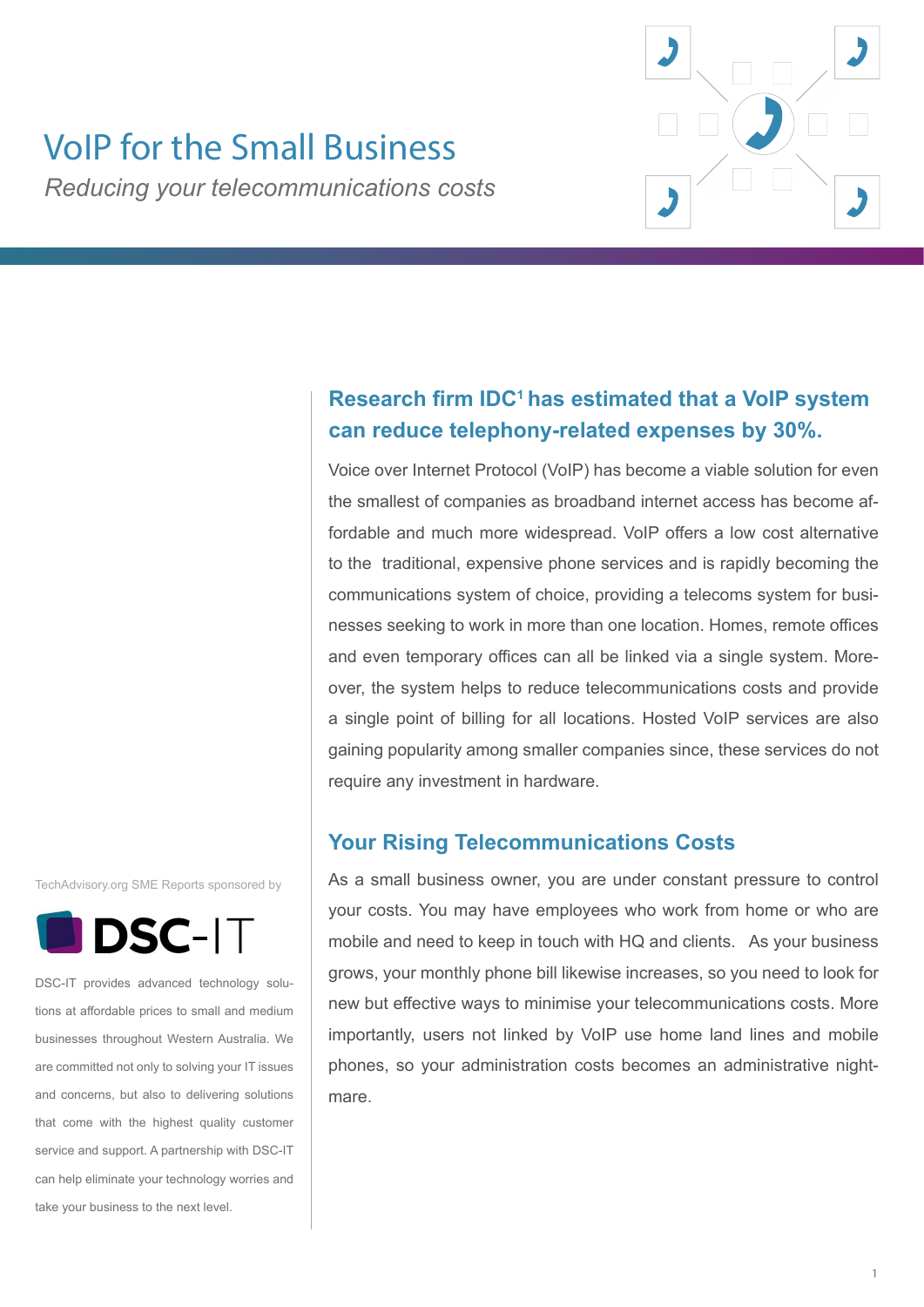# **Research firm IDC1 has estimated that a VoIP system can reduce telephony-related expenses by 30%. Your Rising Telecommunications Costs**

Until recently, small businesses had no other real alternative to the traditional phone system, often screwed to a wall in the corner of the office and linked to traditional BT connections, usually digital ISDN lines. However, today a technology called Voice over Internet Protocol (VoIP) has become a viable solution for even small companies since broadband internet access has become more affordable and popular among small businesses. VoIP is a revolutionary technology that provides inexpensive voice communications and can be used in more than one location, offering the chance to provide business telecoms services at an affordable price.

<sup>1</sup> IDC White Paper (2006), "VoIP: Delivering the Competitive Advantage,"

## **What is VoIP?**

Voice over Internet Protocol (VoIP), also called IP telephony, is the technology that allows you to make voice calls via the internet instead of traditional phone lines. You can make calls using a dial up connection or a broadband connection (however, a broadband connection is necessary for superior voice quality).

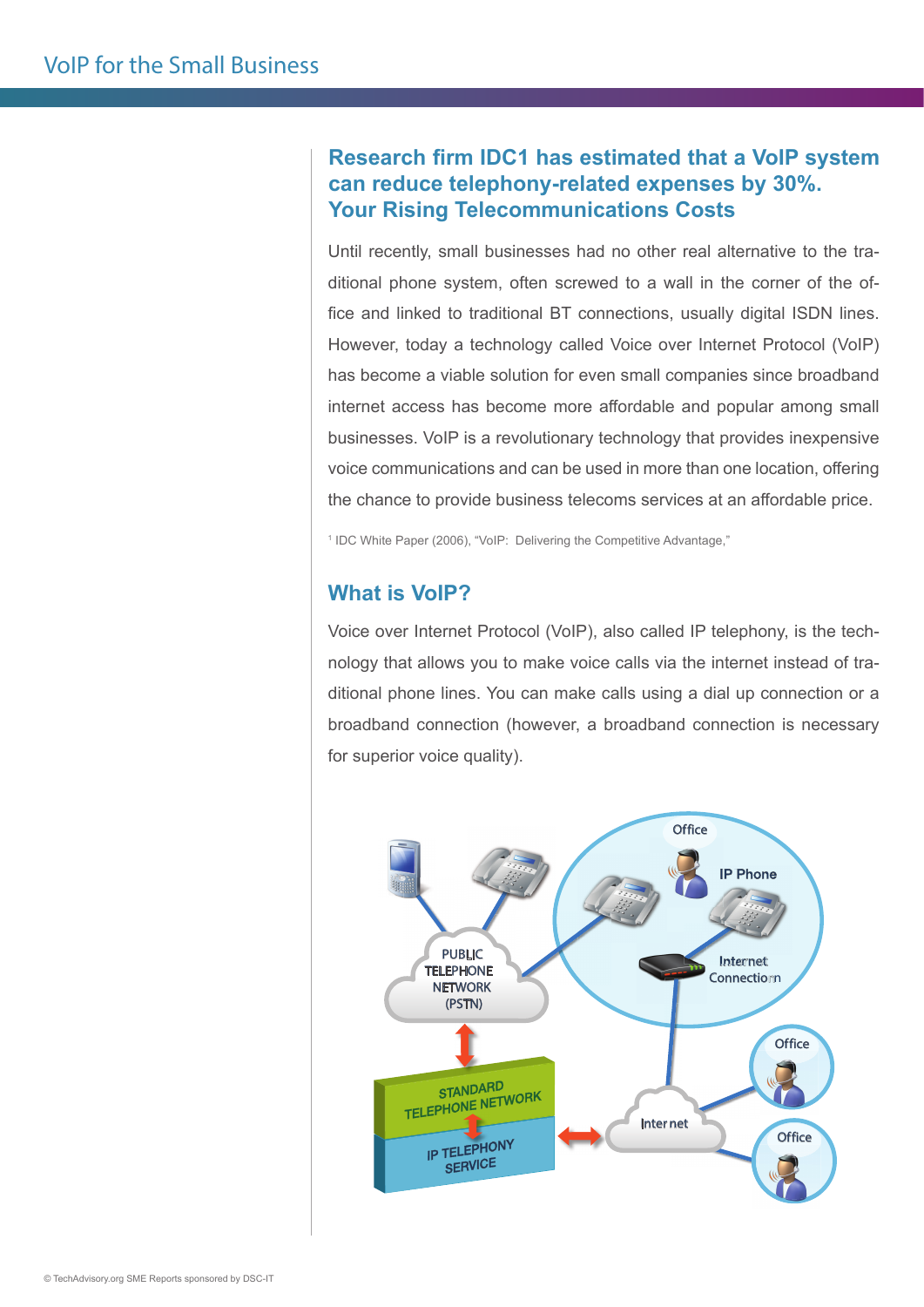"...The good news is that there are plenty of innovative VoIP companies ready to help. They range from voice-over-broadband and SIP-trunking providers to vendors of IP PBXes that work with such SIP trunks. Typically, they are not big name providers with huge support organisations. The sophisticated services they offer, aim to make their small business customers seem bigger.<sup>"</sup>

> **Robert Poe VoIP News**

### **Types of VoIP Services**

#### **Free VoIP services**

There are many free VoIP services that allow you to make free computerto-computer calls. These services are mainly designed for individual use, and include such services as Yahoo Messenger, MSN Messenger, and Google Talk. They provide you with instant messaging tools and also allow simple videoconferencing.

Skype is one of the most popular VoIP service providers, and most of its services are free. Skype allows you to make free Skype-to-Skype calls, video calls, and conference calls, and also provides an instant messenger tool. These free services work well for staying in touch with family and friends, but may not provide you with the voice quality and reliability needed for your professional ongoing business needs.

#### **Business VoIP services**

These services are specifically intended for business use, offering the quality of services required by professionals, and consequently are not free of charge.

Many of the business voip providers offer a 'Hosted System' which simply means, you don't have to own or install any equipment into your office(s). You just connect a VoIP telephone to your internet connection and all of the call routing, call forwarding, voicemail, transfer ability and many other features are handled by the provider.

The added benefit of this method is that the systems are always being improved, so you benefit as the provider makes upgrades and improvements to their platforms. Finally, the hosted model also means you can pay a small monthly fee and know that all your telecoms service needs are covered.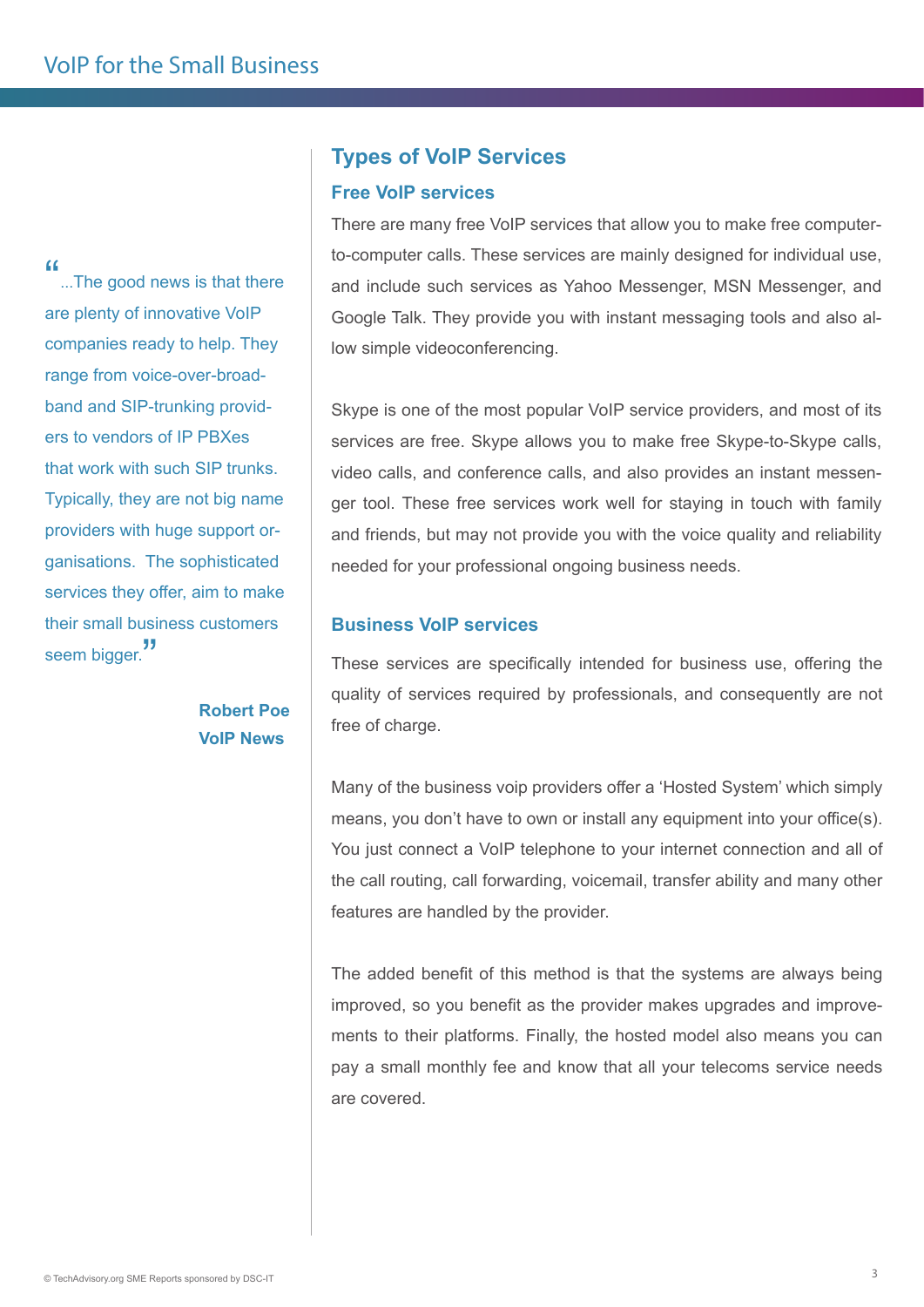## **How can VoIP Save You Money?**

VoIP offers many benefits and useful features over traditional telephony. The most significant benefit is that it brings together all of your company's users into a single system and a single point of billing. This means you no longer need to worry about individuals claiming for call expenses each month, if they've been working from home or other locations. It also means that anyone calling within your organisation, regardless of location, experiences a free call. Internal calls on VoIP are always free, even if it's to another office or geographical location. Finally, the biggest cost saving comes from an ability for Hosted VoIP providers to offer bundle deals for calls.

#### **Lower costs**

By providing a bundle deal, hosted VoIP providers can save you significant costs on your standard calls. It is not uncommon to be charged a flat fee per month, which covers a large volume of inclusive calls to UK landlines and a generous allowance for calls to UK mobiles. Some providers are also now offering bundles that include a near unlimited number of International calls. In summary, all of these features and benefits saves your business money by reducing your phone bills through network convergence and by providing you with many useful telecom features at no additional charges.

#### **No additional charges for special features**

Almost all of the VoIP service providers offer many useful features free of cost as these services are bundled with a VoIP service. For instance, it is common to receive the following services as part of a Business Hosted VoIP system:

- Call Recording
- Per Extension Voicemail
- Call Divert (based on time of day or day of week)
- Conference Rooms for multi user conversations
- Call Redirect to external numbers
- Plus many more.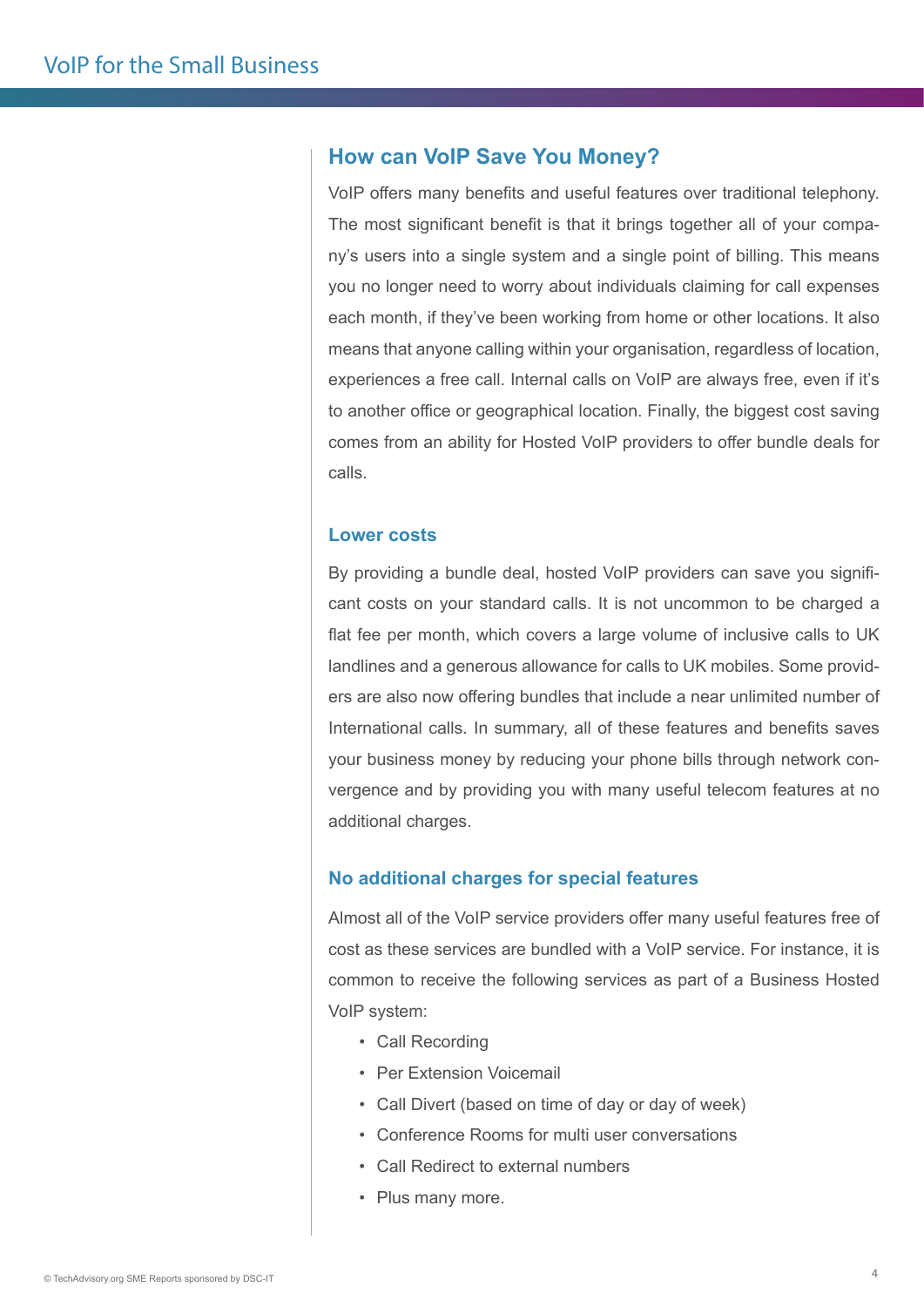"...VoIP phone services are cheaper than traditional telephone services. If your business is making frequent long distance calls, then VoIP can dramatically reduce your phone bills as many VoIP service providers will allow you to make unlimited long distance calls at a very low flat monthly fee.<sup>"</sup>

#### **Savings on adds, moves, and changes**

As your business grows, many new employees may be added to your company. Over time, some of your existing employees may leave the company. With a traditional phone system, adding a new phone line or changing an existing line is an expensive and time consuming job, often requiring the services of an expert who charges per service call. VoIP is suitable for your growing business needs as adds, moves, and changes are very easy to perform yourself via a Web-based control panel.

#### **VoIP increases your employees' productivity**

VoIP provides you with several large, enterprise-level communications capabilities, such as auto-attendant (answering system) and find/follow features. Until now, these capabilities were very expensive and were only possible through Private Branch Exchange (PBX) telephony systems. However, with today's VoIP solution, your small business can have access to these advanced capabilities. For instance, your company can have access to a find/follow feature that permits rerouting of calls automatically to employees wherever they are located. With this facility your employees can choose to have calls follow them from a traditional desk phone to their cell phone or even to their e-mail boxes.

#### **No need for separate networks**

With VoIP, you do not need to maintain separate networks for voice and data. You can converge both networks into a single network, making the overall management quite simple.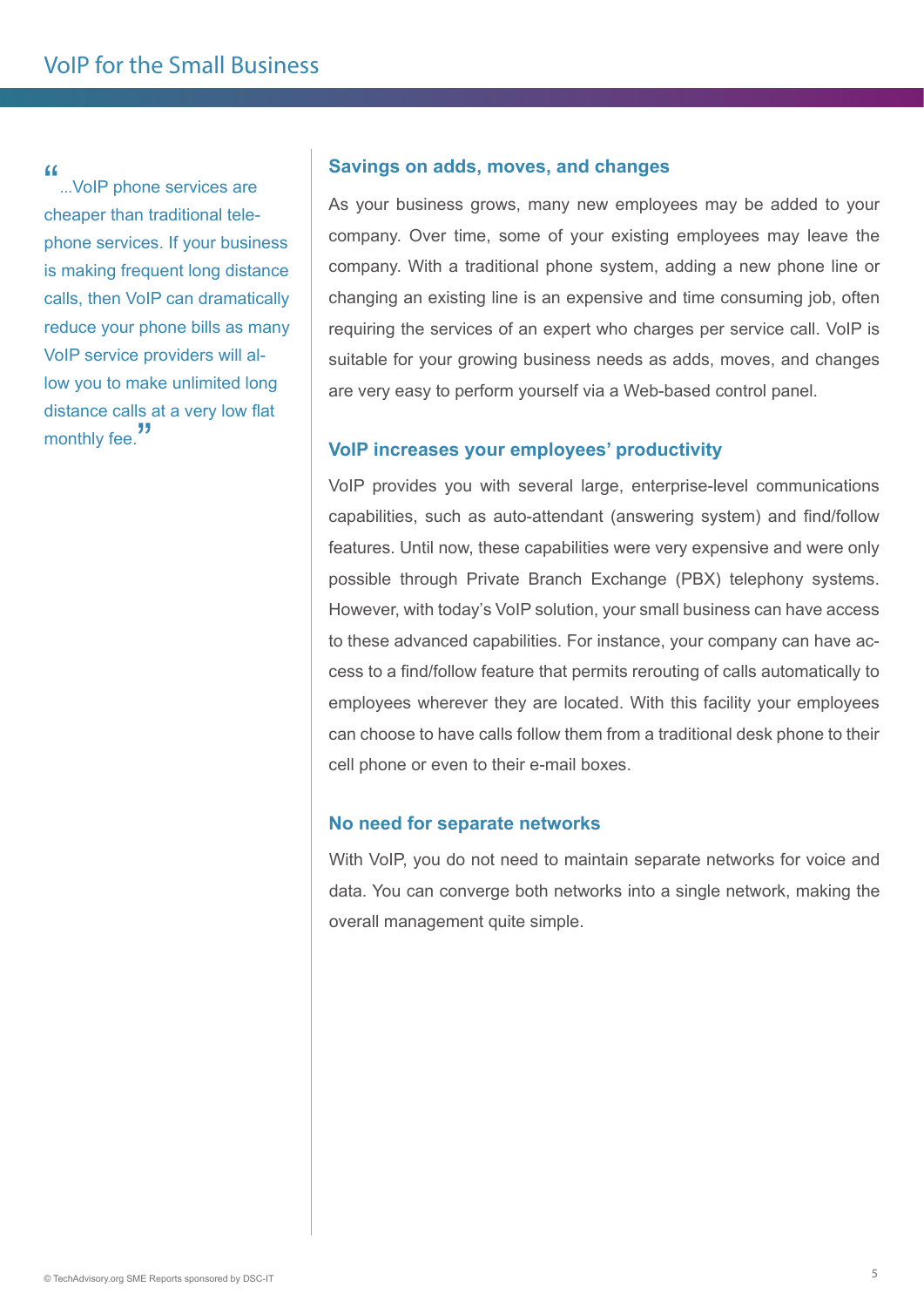# **Hosted VoIP vs. Premises-Based Key Benefits of Hosted VoIP**

You have two options available to you: you can manage your VoIP system onsite, or you can opt for hosted VoIP services. In an onsite based model, all hardware related to the IP phone system will reside at your company's HQ. You will purchase, install and maintain all the equipment and you will need in-house expertise to operate the system.

On site based systems are complex to install and maintain. In addition, you must invest money in equipment.

In contrast to an onsite based system, hosted VoIP solutions involve limited upfront costs. You simply need to make a small investment on VoIP handsets for users desks or homes. All the equipment is managed off site by a service provider and there is no physical hardware onsite to maintain. The service provider maintains and supports the equipment and you receive all the services for a flat monthly fee.

Small companies are quickly adopting the hosted Voice over IP (VoIP) model as it is the more reliable and cost effective solution. You receive services for a flat monthly rate based on the number of lines and features.

# **Conclusions and Recommendations**

Until recently, smaller companies have had no real alternative to expensive conventional phone systems. Now, as broadband internet access has become affordable, even for small businesses, VoIP is becoming a cost effective, feature rich alternative to traditional phone systems. Small companies are quickly adopting hosted VoIP solutions to lower their telecommunication costs and benefit from Enterprise features at little or no additional expense.